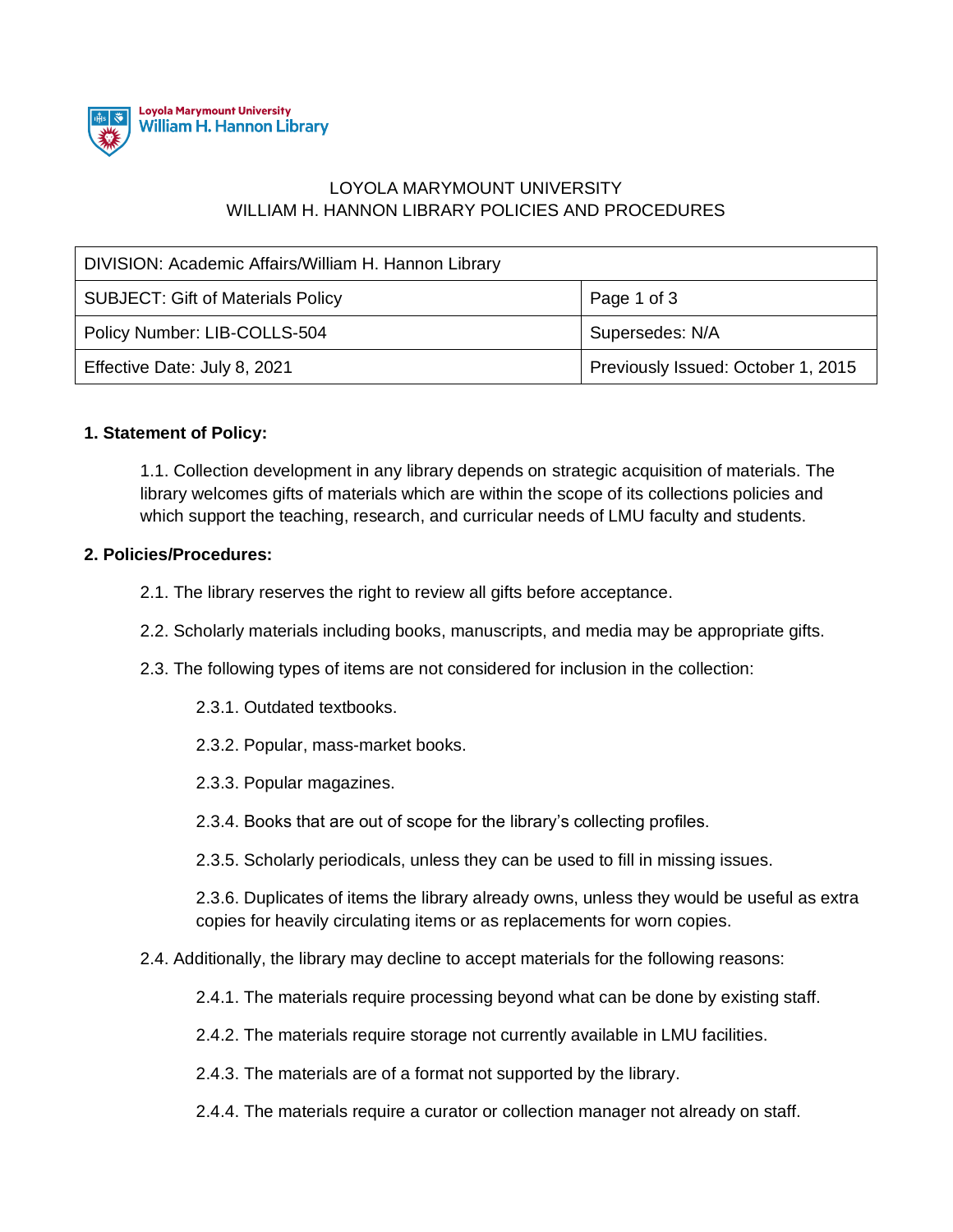2.4.5. The materials require extensive repair or conservation.

2.4.6. The materials include donor restrictions the library cannot honor.

2.5. In cases where the library is unable to accept a donation, the library will make an effort to assist donors by referring them to other institutions.

2.6. If the offered donation is sizeable, a representative from the library may schedule a visit to review the collection.

2.7. The library makes all final decisions for all of the collections it administers.

2.7.1. LMU faculty, staff, and administrators may suggest materials for acceptance.

2.7.2. The library must be notified as soon as possible of potential offers, and be an active participant in university discussions with donors of library gifts-in-kind.

2.8. Once accepted, all gifts become property of the library.

2.8.1. The library determines retention, location, cataloging, disposition, and other factors relating to the gifts.

2.8.2. Gifts not retained for library collections may be offered to other institutions, sold in book sales, or recycled.

2.8.3. Donors are asked not to place restrictions on these options. However, if the library finds it cannot use the gift items and the donor would like to have them back, they will be returned.

2.8.4. Gifts accepted by Archives and Special Collections (see 3.3) must be accompanied by a deed of gift.

2.9. Gifts accepted into the circulating collection are acknowledged by the Collection Development Librarian upon request.

2.9.1. Gift donors will receive a letter of thanks upon request, indicating the number of items received, which serves as a receipt.

2.10. Gifts to the library may be tax deductible.

2.10.1. Owing to IRS regulations prohibiting the library from providing estimations or appraisals, it is the donor's responsibility to obtain a valuation of the gift.

## **3. Points of Contact:**

3.1. To offer a donation of materials to the general library collections, please contact the Collection Development Librarian:

3.1.1. Email: Nataly. Blas@lmu.edu